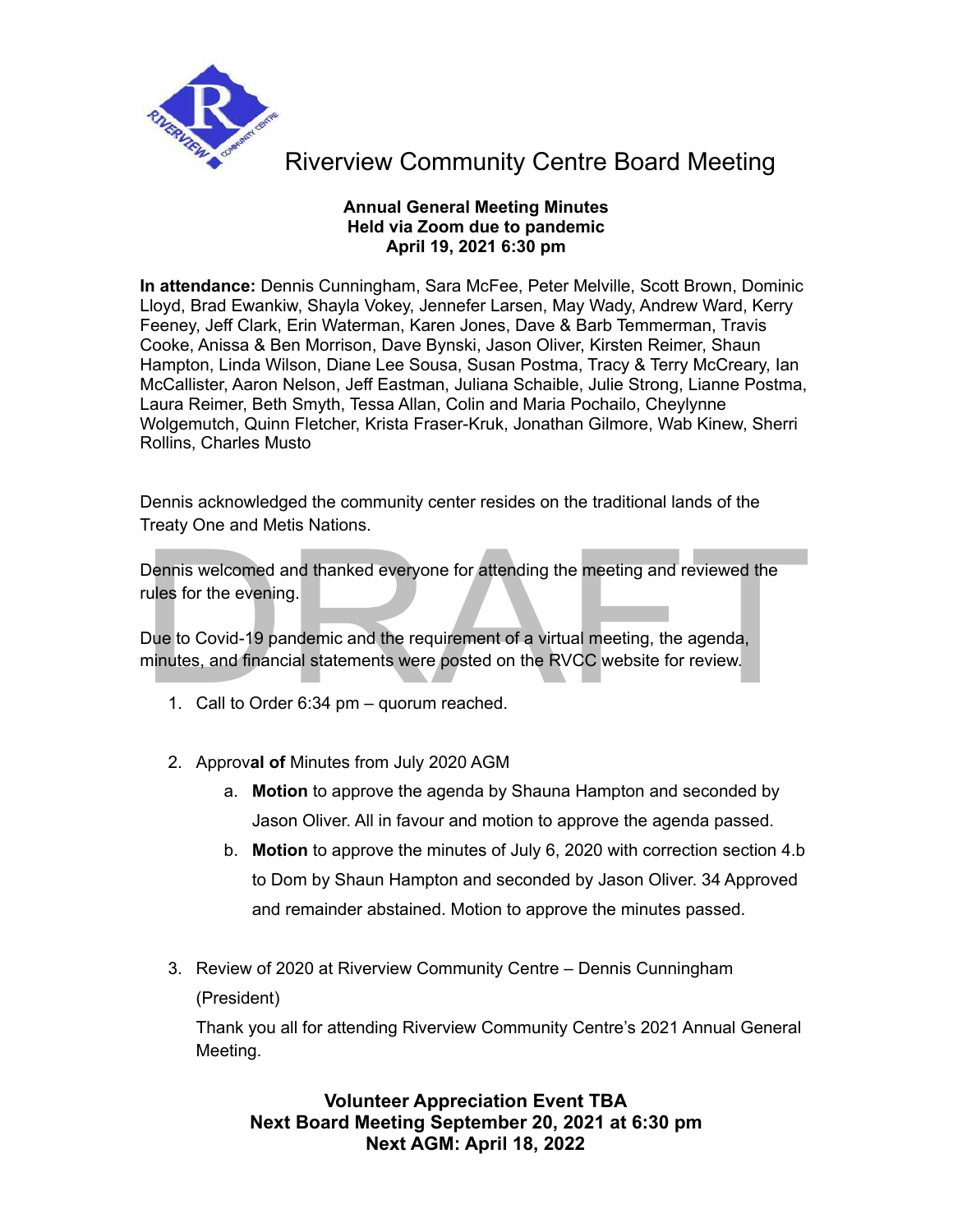

Tonight's meeting attracted one of our largest groups of members in a while. I guess we can stop offering wine and cheese at future AGMs and simply host them virtually from now on. Just kidding! I can't wait to have an in-person AGM and Volunteer Appreciation event in 2020.

In any event, I appreciate everyone taking the time to attend this update on our 2020 activities. I would like to thank our MLA for Fort Rouge, Wab Kinew, and our Councillor, Sherri Rollins, for attending. The community centre is grateful for your ongoing support.

I am not going to dwell much on the impacts of the pandemic on the centre's operations. Like many organizations we have been challenged by COVID-19, and like many we are coping with these challenges to the best of our abilities and within the current public health guidelines.

run summer camps, hold a garage sale, keep our community kitchen open to our<br>food entrepreneurs, and get our hockey rinks flooded and ski trails set. We also<br>managed to complete another renovation project – converting two If you were to visit the community centre today, you'd notice the signs on the doors stating that as of March 16<sup>th</sup> the centre is closed. We've essentially been shuttered for almost 14 months! However, in that time we have still managed to run summer camps, hold a garage sale, keep our community kitchen open to our food entrepreneurs, and get our hockey rinks flooded and ski trails set. We also managed to complete another renovation project – converting two undersized, under-utilized change rooms into a lovely, bright multipurpose room. Not only that, but through prudent budgeting, exceptional management – thank you Charles and Krista, the ability to access the CEWS and Bridge Financing programs, and solid board engagement our financial picture isn't as bleak as it could have been. We are moving into 2021 and 2022 with very sound plans and much to look forward to.

This is my last AGM as President. It has been a real honour to have been board president over the last four years, and as a member of the executive committee for the last eight years. I'd like to thank my fellow board members, past and present, for the energy and time they've contributed to building such an amazing community centre.

I'd especially like to thank Shaun Hampton, as he steps down from the Vice President position, for his years of dedication to the community centre.

I'd also like to thank Julie Strong for continuing on as Secretary. Her efforts to record our board minutes are nothing short of miraculous.

Many thanks to Ben Morrison for joining the executive as Treasurer midway through 2020 and being so engaged and thoughtful in this role.

Jason Oliver has submitted his nomination for the President's role. Baring any nomination from the floor, I congratulate him on taking on this role.

My thanks go out to all the members at large who are stepping away from the board this year, as well as those members who are staying on to serve another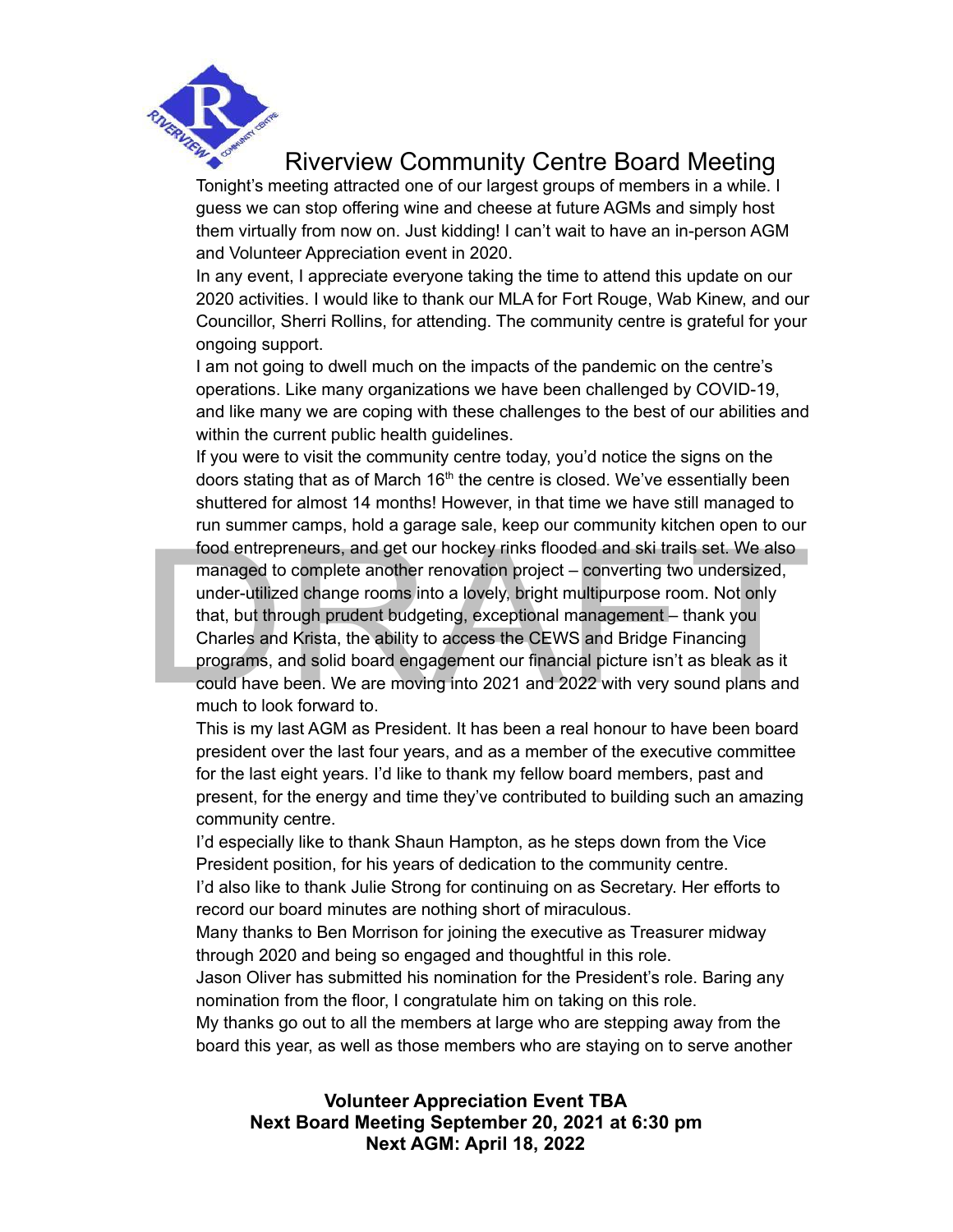

term. I'd also like to thank the residents who have put their names forward to join the board. You are all very generous with your time and skills. If you are attending this AGM and wondering how you might get involved in community centre activities, I would invite you to consider joining a committee or volunteering to support the multitude of initiatives that will be required to have the centre succeed post pandemic.

Thankfully, I get to stick around for a while longer as Past-President. I look forward to remaining engaged and active on the board a little while longer, just in a slightly different capacity.

- 4. Changes to RVCC Constitution and board Dennis
	- a. Motion to approve changes to constitution and board- Dennis thanked the committee who have been working on updating the constitution (Dennis, May Wady, Shaun Hampton, and Jason Oliver) and stated it will be tabled

until the 2022 AGM due to requirement of further work. **Action:** Item tabled to 2022 AGM.

5. 2020 Financial Review – Ben Morrison (Treasurer).

May Wady, Shaun Hampton, and Jason Oliver) and stated it will be tabled<br>until the 2022 AGM due to requirement of further work. Action: Item<br>tabled to 2022 AGM.<br>5. 2020 Financial Review – Ben Morrison (Treasurer).<br>Ben revie Ben reviewed the financial statements and schedules to each section. Ben thanked Charles for this work in keeping our finances under control during this unprecedented year.

### Statement of Financial Position

- 1. Accounts receivable increased due to \$10K of CEWS (Canada Emergency Wage Subsidy) receivable
- 2. Deferred contributions increased over prior year due to \$95K in grants received for capital improvements.

### Statement of Operations

- 1. Revenues decreased due to Covid-19, in all areas except grants, which increased due to CEWS.
- 2. Consistent with revenues, expenses decreased, mainly in fundraising, programs, and wages.
- 3. Overall, Riverview did better than the previous year, with an excess of \$5K versus a deficit of \$14K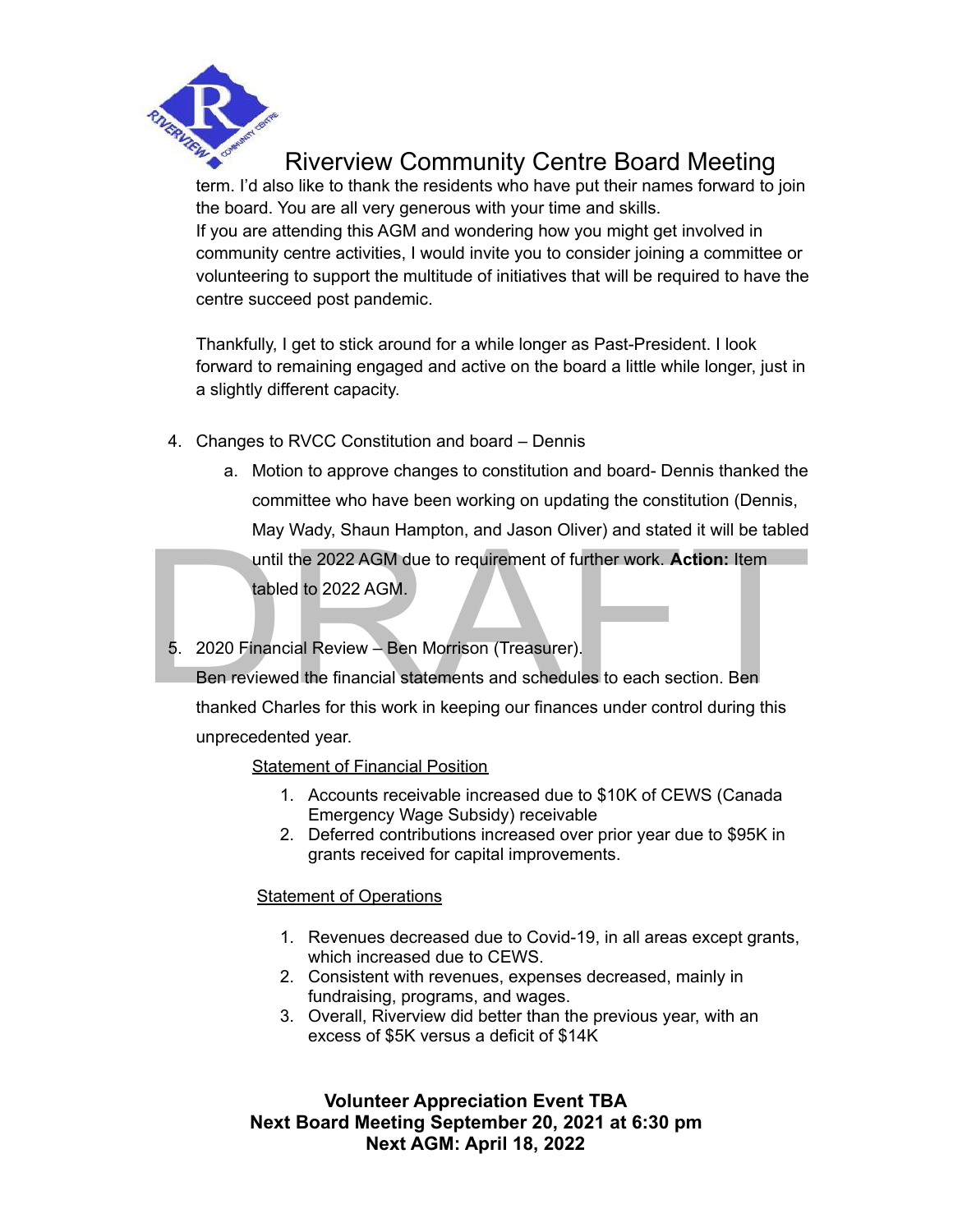

## Riverview Community Centre Board Meeting Financial Statement notes

- 1. Notes are consistent with prior years, with the exception of #8 (Government assistance related to CEWS) and #9 (Significant event related to Covid-19).
- a. Ben asked for questions about the financials from the audience. Jennefer Larsen asked what the opinion of board is on the clubs' sustainability if spring/summer sports and fundraiser are impacted by ongoing Public Health Orders. Dennis noted we should be able to carry on. We are projecting a small surplus with ongoing monitoring of spending and help from government (CERB and wage subsidies).
- b. **Motion** by Ben Morrison and second by Colin Pochailo to accept the 2020 financial statements. 35 approved. Remainder abstained. Motion to approve Financial Statements passed.
- approve Financial Statements passed.<br>
6. Lianne Postma led elections process. Lianne thanked the nominating committee<br>
(Lianne and Andrew) for their work. Lianne explained the process and called for<br>
other nominations from 6. Lianne Postma led elections process. Lianne thanked the nominating committee (Lianne and Andrew) for their work. Lianne explained the process and called for other nominations from the floor three times.

**Motion** by Lianne and seconded by May to elect the executive as a slate. 36 in Favour and 1 abstention. Motion to accept the executive as a slate approved.

- a. Re-election Officers (Board Executive):
	- i. Position of President: Jason Oliver
	- ii. Position of Vice-President: vacant
	- iii. Position of Secretary: Julie Strong
	- iv. Position of Treasurer: Ben Morrison
- b. Election of Members at large: Dave Bynski, Jonathan Gilmore, Colin Pochailo, May Wady, Andrew Wade, Dominic Lloyd, and Shayla Vokey. **Motion** by Lianne and seconded by May to elect the members at large as a slate. 36 in Favour and 1 abstention. Motion to accept the members at large as a slate approved.